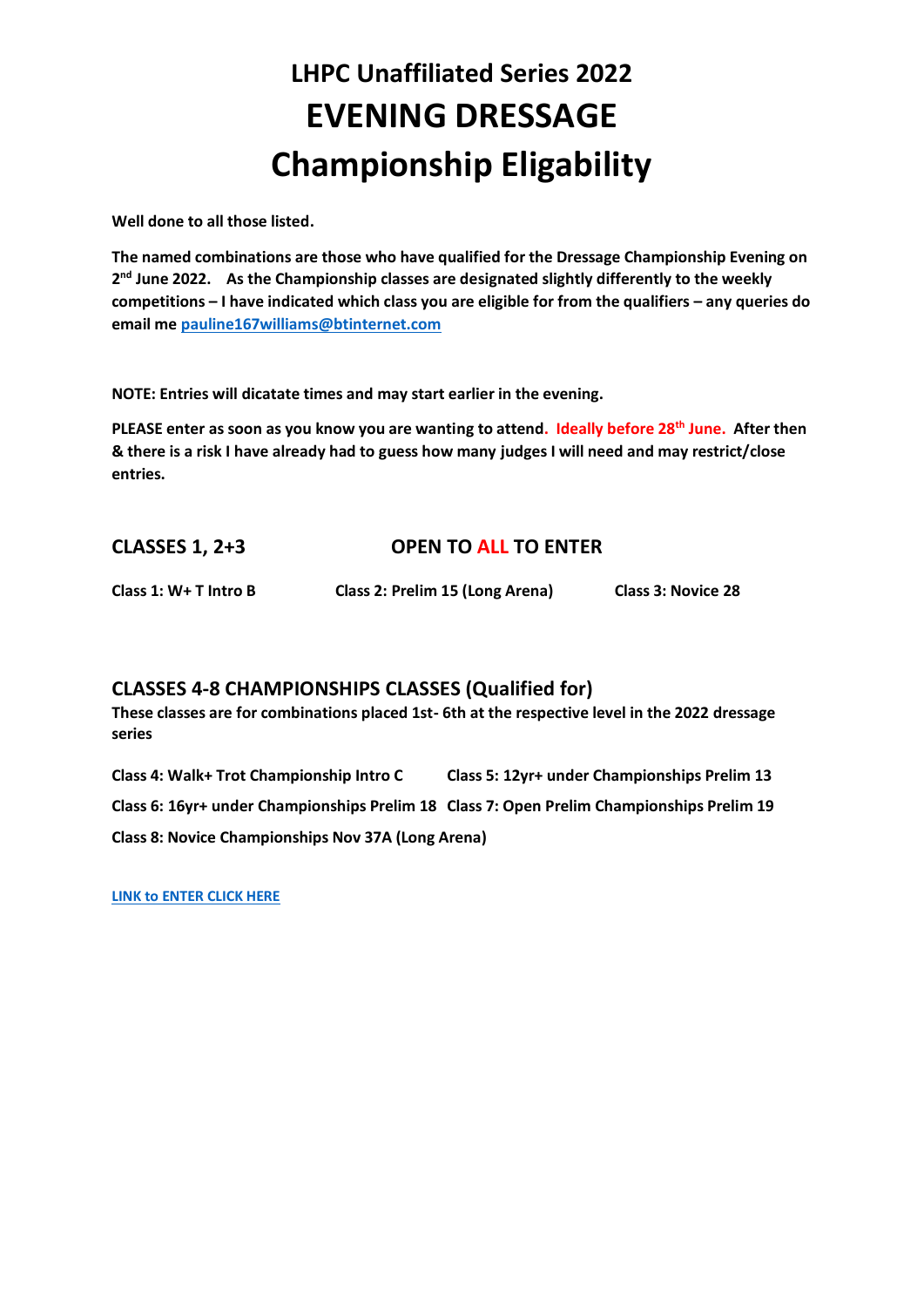## **ELIGIBLE Class 4: Walk+ Trot Championship Intro C**

|     | <b>Rider name</b>        | Pony name              |             | <b>Place</b> |
|-----|--------------------------|------------------------|-------------|--------------|
| 1.  | Jenny Barnes             | Parker                 |             | Q            |
| 2.  | Isla Beard               | Freddie Z              | <b>LHPC</b> | Q            |
| 3.  | <b>Isla Beard</b>        | Honey                  | <b>LHPC</b> | Q            |
| 4.  | Evie Bennett             | Bonnie                 | LHPC        | Q            |
| 5.  | <b>Henry Bowness</b>     | <b>Bruno Mars</b>      | <b>LHPC</b> | Q            |
| 6.  | <b>Bonnie Bowness</b>    | Mr Fox                 | <b>LHPC</b> | Q            |
| 7.  | George Bowness           | Frosty                 | <b>LHPC</b> | Q            |
| 8.  | Jennie Clements          | Cashlaundarragh Cailin |             | Q            |
| 9.  | Martha Dobson            | Jack                   | <b>LHPC</b> | Q            |
| 10. | <b>Billa Duff</b>        | <b>BB</b>              |             | Q            |
| 11. | <b>Isabel Eggerton</b>   | Harvey                 | <b>LHPC</b> | Q            |
| 12. | Isabel Eggerton          | Toffee                 | <b>LHPC</b> | Q            |
| 13. | <b>Fliss Ettridge</b>    | <b>Bambi</b>           | <b>LHPC</b> | Q            |
| 14. | Vicky Hooley             | Isabella               |             | Q            |
| 15. | Pauline Jones            | Maggie May             |             | Q            |
| 16. | Jo Jeynes                | Duke of Spain          |             | Q            |
| 17. | Haydee Lake              | William                |             | Q            |
| 18. | <b>Molly Mansell</b>     | Georgie                | <b>LHPC</b> | Q            |
| 19. | <b>Julie Mansell</b>     | Bobby                  |             | Q            |
| 20. | <b>Lily Mansell</b>      | Nobby                  | <b>LHPC</b> | Q            |
| 21. | Ollie Sargeant           | Missy                  | <b>LHPC</b> | Q            |
| 22. | Gabriella Thomas         | Emily Jane/Prinny      | <b>LHPC</b> | Q            |
| 23. | <b>Emily Watkins</b>     | Areley                 | <b>LHPC</b> | Q            |
| 24. | Lara Thwaite             | Magic                  | <b>LHPC</b> | Q            |
| 25. | Charlotte Treleaven      | Alan                   |             | Q            |
| 26. | Charlotte Treleaven      | Arthur                 |             | Q            |
| 27. | Millie Wilson Fitzgerald | Cappa Mate             |             | Q            |
| 28. | Annabel Mccourt          | Wenceslaus             |             | Q            |
| 29. | Rachel Walters           | Coolfin Silver Dun     |             | Q            |
| 30. | Charlotte Treleaven      | Sparky                 |             | Q            |
| 31. | Lexie Van Ufford         | Crystal White          | <b>LHPC</b> | Q            |
| 32. | Lexi Williams            | Ronnie                 | <b>LHPC</b> | Q            |
| 33. | Lexi Williams            | Paris Leam Pondi       | <b>LHPC</b> | Q            |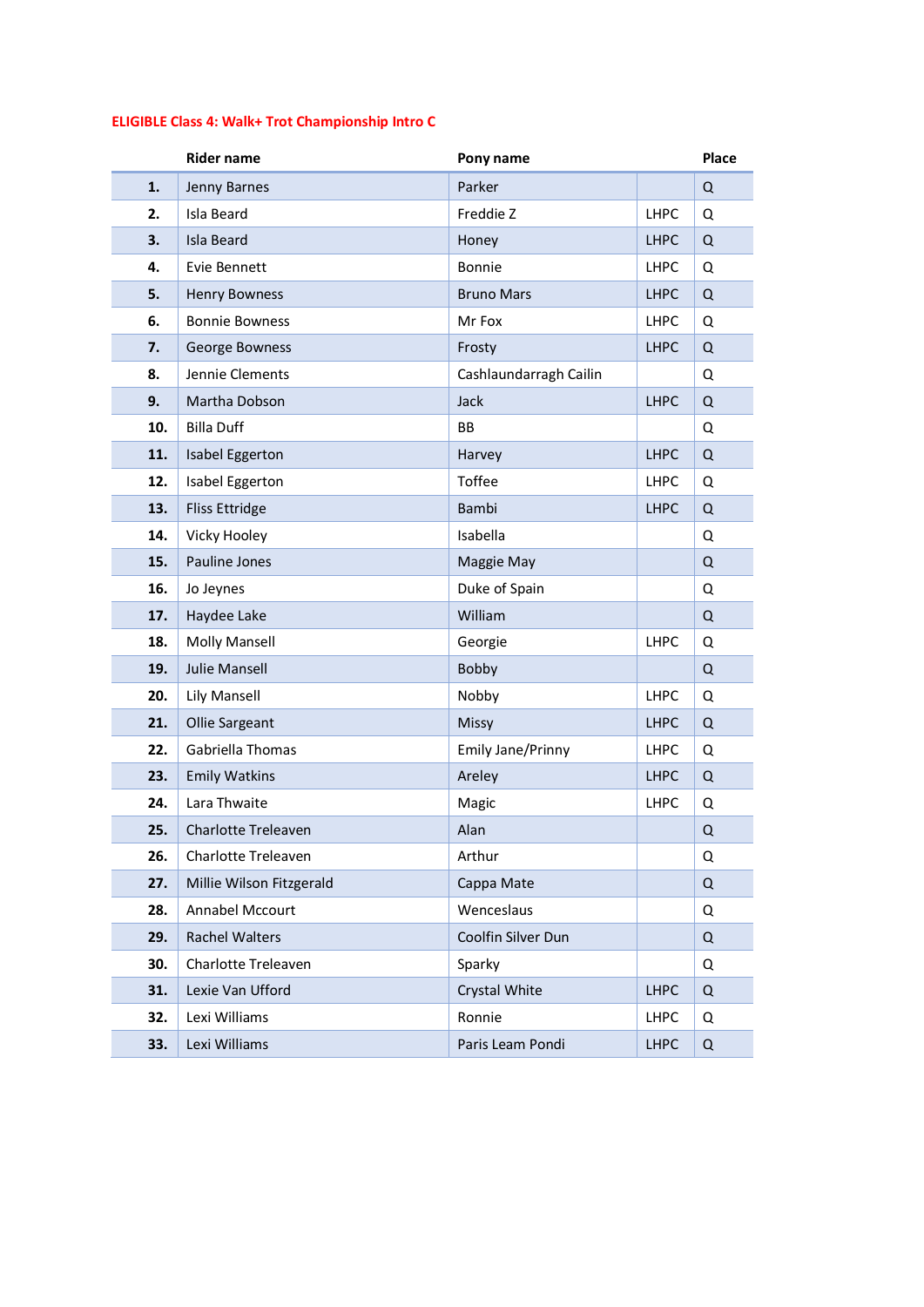#### **ELIGIBLE Class 5: 12yr+ under Championships Prelim 13**

|    | Rider name        | <b>Section</b>            | Pony name     |             | <b>Place</b> |
|----|-------------------|---------------------------|---------------|-------------|--------------|
| 1. | Sophie Bowness    | Secret Liaison 11         | 12yrs & under | <b>LHPC</b> | Q            |
| 2. | Sophie Chichester | <b>Blakeswater Victor</b> | 12yrs & under | <b>LHPC</b> | Q            |
| 3. | Isabel Eggerton   | Harvey                    | 12yrs & under | <b>LHPC</b> | Q            |
| 4. | Evie Hooley       | Canando Surprise          | 12yrs & under | <b>LHPC</b> | Q            |
| 5. | Ollie Sargeant    | Missy                     | 12yrs & under | <b>LHPC</b> | Q            |
| 6. | Georgie Spurling  | Elliot                    | 12yrs & under | <b>LHPC</b> | Q            |
| 7. | Mimi Van Ufford   | <b>Starlight Piglet</b>   | 12yrs & under | <b>LHPC</b> | Q            |
| 8. | Lexi Williams     | Ronnie                    | 12yrs & under | <b>LHPC</b> | Q            |
| 9. | Seren Williams    | Paris Leam Pondi          | 12yrs & under | <b>LHPC</b> | Q            |

## **ELIGIBLE Class 6: 16yr+ under Championships Prelim 18**

|     | <b>Rider name</b>      | Pony/Horse                |             | Place |
|-----|------------------------|---------------------------|-------------|-------|
| 1.  | Georgie Austin         | <b>Rhosgeir Blue</b>      | <b>LHPC</b> | Q     |
| 2.  | Evie Bennett           | Dylans Amber Flash        | <b>LHPC</b> | Q     |
| 3.  | Sophie Bowness         | Secret Liaison            | <b>LHPC</b> | Q     |
| 4.  | <b>Henry Bowness</b>   | <b>Bruno Mars</b>         | <b>LHPC</b> | Q     |
| 5.  | Sophie Chichester      | <b>Blakeswater Victor</b> | <b>LHPC</b> | Q     |
| 6.  | Ellie Horne            | Riyalan Super Lady        | <b>LHPC</b> | Q     |
| 7.  | <b>Henny Pope</b>      | <b>Bambee</b>             | <b>LHPC</b> | Q     |
| 8.  | Ollie Sargeant         | Missy                     | <b>LHPC</b> | Q     |
| 9.  | Georgie Spurling       | <b>Elliot</b>             | <b>LHPC</b> | Q     |
| 10. | <b>Hattie Spurling</b> | <b>Bertie</b>             | <b>LHPC</b> | Q     |
| 11. | <b>Hattie Spurling</b> | Andreas                   | <b>LHPC</b> | Q     |
| 12. | Gabriella Thomas       | Emily Jane/Prinny         | <b>LHPC</b> | Q     |
| 13. | Lucy Warner            | Pony                      | <b>LHPC</b> | Q     |
| 14. | Felix Westgate-Wilton  | <b>Tetcott Robin Hood</b> | <b>LHPC</b> | Q     |
| 15. | Seren Williams         | Paris Leam Pondi          | <b>LHPC</b> | Q     |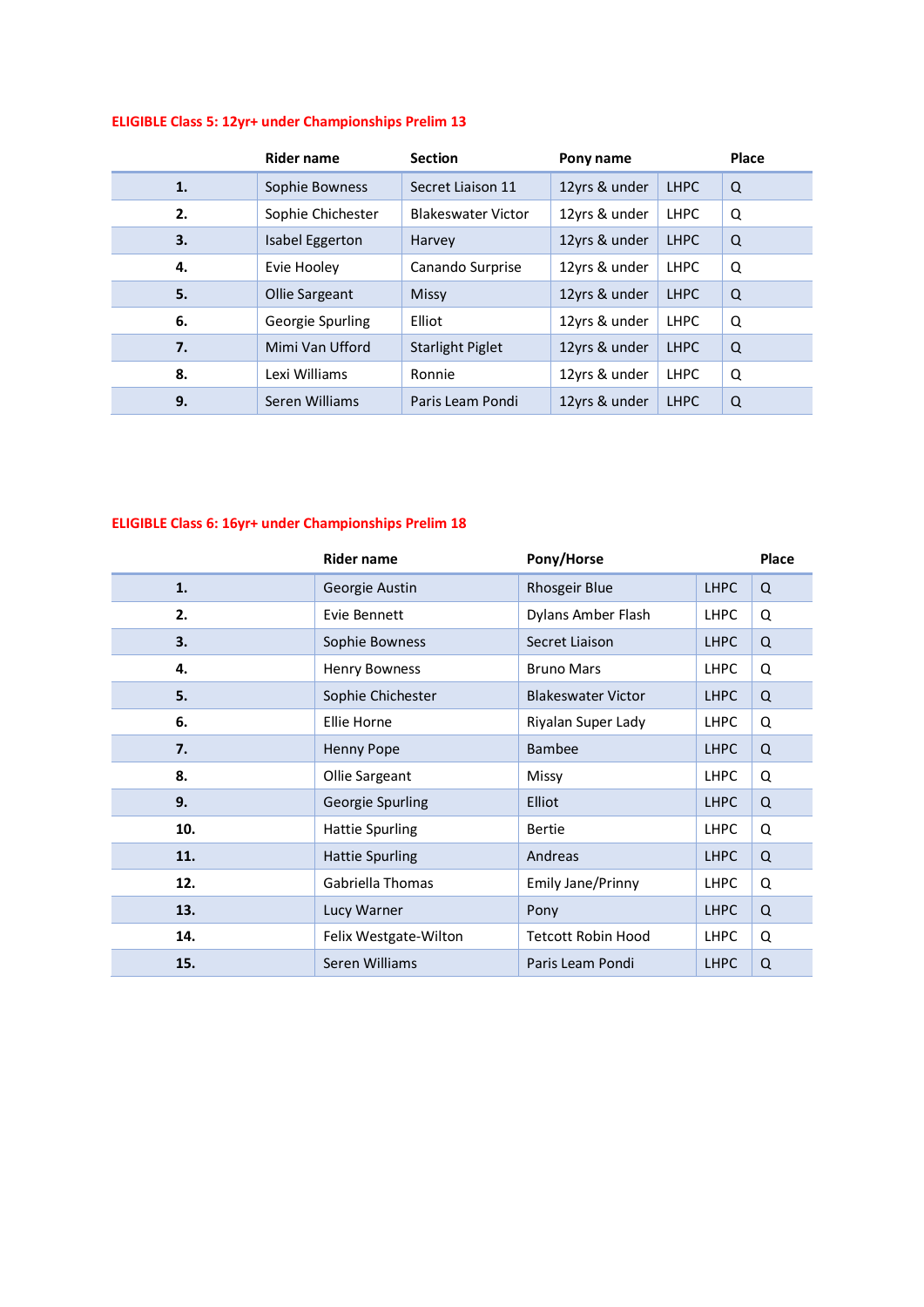#### **ELIGIBLE Class 7: Open Prelim Championships Prelim 19**

|     | <b>Rider name</b>      | Pony name                       |             | Place       |
|-----|------------------------|---------------------------------|-------------|-------------|
| 1.  | Georgie Austin         | Rhosgeir Blue                   | <b>LHPC</b> | $\mathsf Q$ |
| 2.  | Emma-jane Austin       | Fuego                           | <b>LHPC</b> | Q           |
| 3.  | Jane Austin            | Rhosgeir Blue                   |             | Q           |
| 4.  | Evie Bennett           | Dylans Amber Flash              | <b>LHPC</b> | Q           |
| 5.  | Ellie Butcher          | Curlea Chris                    | <b>LHPC</b> | $\Omega$    |
| 6.  | Jen Clements           | Laddie                          |             | Q           |
| 7.  | Jen Clements           | Riyalan Super Lady              |             | $\mathsf Q$ |
| 8.  | <b>Emily Cupper</b>    | Pom                             |             | Q           |
| 9.  | <b>Rachel Derrett</b>  | Roxy                            |             | Q           |
| 10. | Alice Garfield         | Canto Boy                       |             | Q           |
| 11. | Sarah Holliday         |                                 |             | Q           |
| 12. | Vicky Hooley           | Isabella                        |             | Q           |
| 13. | Janet Hughes           | Dippy                           |             | $\Omega$    |
| 14. | Jo Jeynes              | Duke of Spain                   |             | Q           |
| 15. | Harry Jones            | <b>Tetcott Robin Hood</b>       | <b>LHPC</b> | $\mathsf Q$ |
| 16. | <b>Julie Mansell</b>   | Barney                          |             | Q           |
| 17. | Annabel mccourt        | Wenceslaus                      |             | $\Omega$    |
| 18. | Tom O'Bryan            | Silver                          |             | Q           |
| 19. | Sue Peckham            | Freddie                         |             | Q           |
| 20. | <b>Ruth Pope</b>       | Dakota                          | <b>LHPC</b> | Q           |
| 21. | Sophia Powell          | <b>Townsend Flaming Sambuca</b> |             | $\Omega$    |
| 22. | <b>Alex Riches</b>     | Mr Darcy                        |             | Q           |
| 23. | Karen Slaughter        | Lola                            |             | $\mathsf Q$ |
| 24. | Natalie Smith          | Coco Bean                       |             | Q           |
| 25. | <b>Hattie Spurling</b> | <b>Bertie</b>                   | <b>LHPC</b> | Q           |
| 26. | Gabriella Thomas       | Emily Jane/Prinny               | LHPC        | Q           |
| 27. | Jacquetta van Ufford   | Mr Socks                        |             | $\Omega$    |
| 28. | <b>Ellie Watkins</b>   | Areley                          |             | Q           |
| 29. | <b>Ellie Watkins</b>   | Bedazzled                       |             | Q           |
| 30. | <b>Emily Watkins</b>   | Areley                          | <b>LHPC</b> | Q           |
| 31. | Lavinia Westlake       | Henley                          |             | Q           |